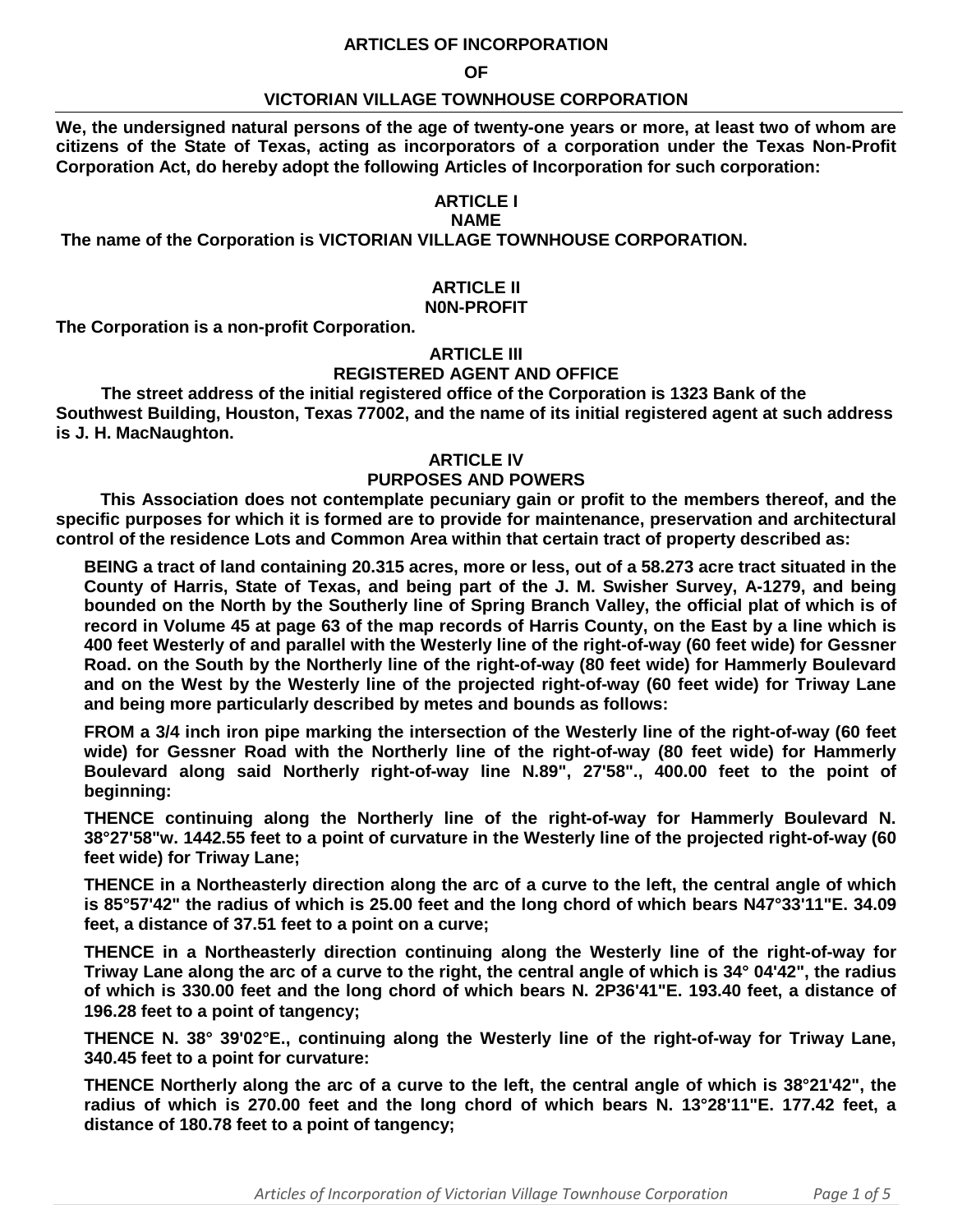**THENCE N. 00° 17'20'E., continuing along the Westerly line of the right-of-way for Triway Lane, 72.82 feet to the Southeasterly corner of Lot No. 1, Block F of Spring Branch Valley (the official plat of which is of record in Volume 45 at page 63 of the map records of Harris County);**

**THENCE along the Southerly line of said Spring Branch Valley, s. 38°59'00"E., 1078.39 feet to a point which is located N. 38°59'00"w., 4000 feet from a one inch iron pipe in the Westerly line of the right-of-way (60 feet wide) for Gessner Road marking the Northeasterly corner of said 58.273 acre tract;**

**THENCE along a line which is 400.00 feet Westerly of and parallel with said Westerly right-of-way line for Gessner Road, S. 00° 20'42'W., 721.92 feet to the Point of Beginning and containing 20.315 acres, more or less,**

**together with such additions as may be hereafter brought within the jurisdiction of the Association, and to promote the health, safety and welfare of the residents within the above described property and any additions there to as may hereafter be brought within the jurisdiction of this Association by annexation, as provided in Article IX herein. and for this purpose:**

**(a) To exercise all of the powers and privileges and to perform all of the duties and obligations of the Association as set forth in that certain Declaration of Covenants, Conditions and Restrictions, hereinafter called the "Declaration", applicable to the property and recorded or to be recorded in the Office of the County Clerk of Harris County, Texas, and as the same may be amended from time to time as therein provided, said Declaration being incorporated herein as if set forth at length;**

**(b) To six, levy, collect and enforce payment by any lawful means, all charges or assessments pursuant to the terms of the Declaration; to pay all expenses in connection therewith and all office and other expenses incident to the conduct of the business of the Association, including all licenses, taxes or governmental charges levied or imposed against the property of the Association;**

**(c) To acquire (by gift, purchase or otherwise), own, hold, improve, build upon, operate, maintain, convey, sell, lease, transfer, dedicate for public use or otherwise dispose of real or personal property in connection with the affairs of the Association:**

**(d) To borrow money, to mortgage, pledge, deed in trust, or hypothecate any or all of its real or personal property as security for money borrowed or debts incurred; and**

**(e) To have and to exercise any and all powers, rights and privileges which a corporation organized under the Non-Profit Corporation Act of the State of Texas by law may now or hereafter have or exercise,**

#### **ARTICLE V MEMBERSHIP**

**Every person or entity who is a record owner of a see or undivided fee interest in any Lot which is subject by covenants of record to assessment by the Association, including contract sellers, shall be a member of the Association. The foregoing is not intended to include persons or entities who hold an interest merely as security for the performance of an obligation. No owner shall have more than one membership. Membership shall be appurtenant to and may not be separated from ownership of any Lot which is subject to assessment by the Association. Ownership of such Lot shall be the sole qualification for membership.**

# **ARTICLE VI VOTING RIGHTS**

**The Association shall have two classes of voting membership.**

**Class A. Class A members shall be all those owners as defined in Article V with the exception of the Townhouse Development Company. Class A members shall be entitled to one vote for each Lot in which they hold the interest required for membership by Article V. When more than one person holds such interest in any Lot, all such persons shall be members. The vote for such Lot shall be exercised as they among themselves determine, but in no event shall more than one vote he cast with respect to any Lot.**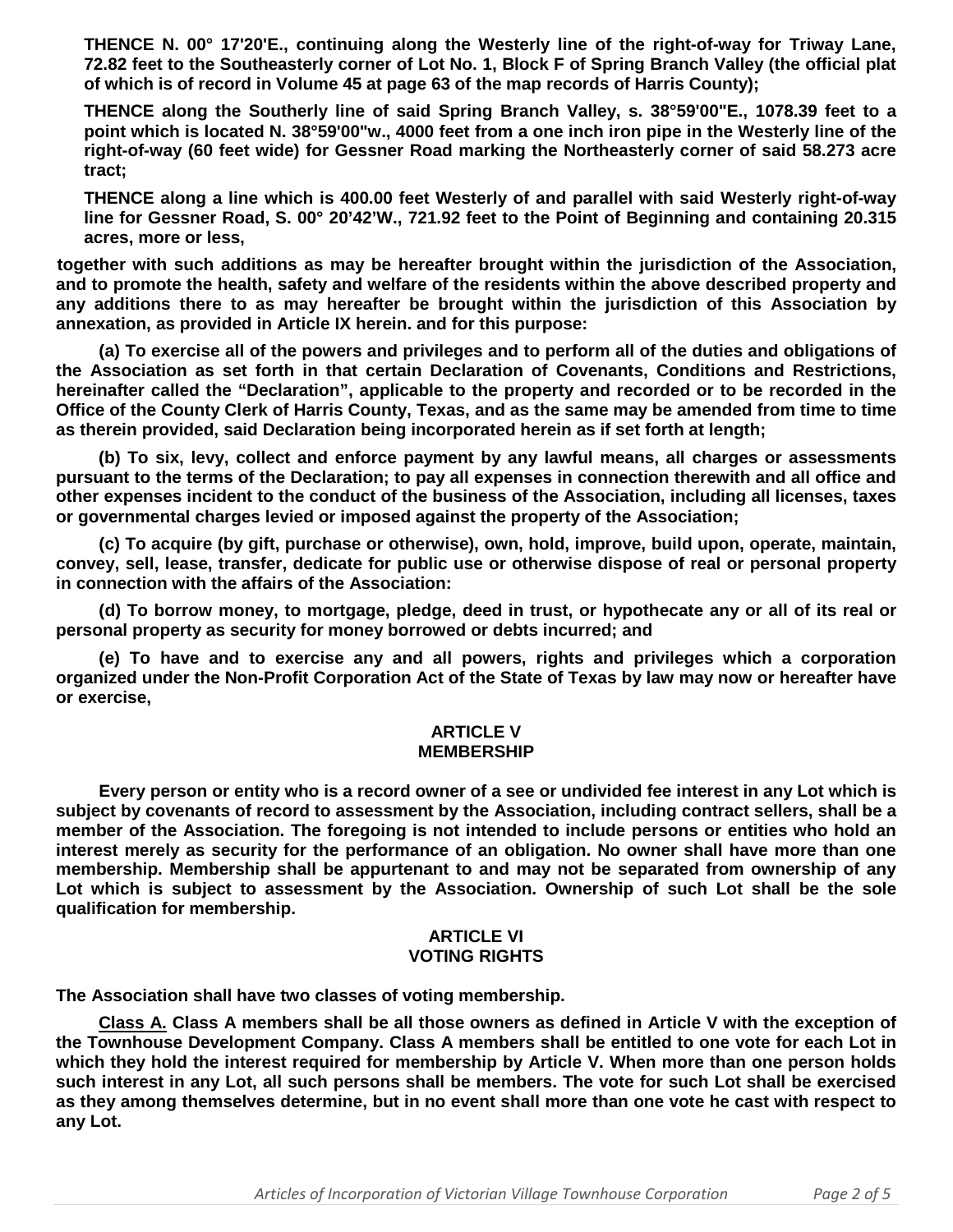**Class B. The Class B member(s) shall be the Townhouse Development Company, the Declarant, (as defined in the Declaration). The Class B member shall be entitled to three (3) votes for each Lot in which it holds the interest required for membership by Article V, provided that the Class B membership shall cease and be converted to Class A membership on the happening of either of the following events, whichever occurs earlier:**

**(a) when the total votes outstanding in the Class A membership equal the total votes outstanding in the Class B membership; or**

**(b) on two years from the date hereof.**

## **ARTICLE VII**

### **BOARD OF DIRECTORS**

**The affairs of this Association shall be managed by a Board of three Directors until the first annual meeting of members, and thereafter by nine (9) Directors, who need not be members of the Association. The number of directors may be changed by amendment of the By-Laws of the Association. The names and addresses of the persons who are to act in the capacity of directors until the selection of their successors are:**

| <b>Name</b>             | <b>Address</b>                   |
|-------------------------|----------------------------------|
| J. H. MacNaughton       | 1323 Bank of the Southwest Bldg. |
|                         | Houston, Texas 77002             |
| R. W. Carey             | 1323 Bank of the Southwest Bldg. |
|                         | Houston, Texas 77002             |
| <b>Morris H. Sutton</b> | 1400 South Post Oak Road         |
|                         | Houston, Texas 77027             |

**At the first annual meeting the members shall elect three directors for a term of one year, three directors for a term of two years and three directors for a term of three years; and at each annual meeting thereafter the members shall elect three directors for a term of three years.**

# **ARTICLE VIII**

# **LIABILITIES**

**The highest amount of indebtedness or liability, direct or contingent, to which this Association may be subject at any one time shall not exceed \$70,920.00 while there is a Class B membership, and thereafter shall not exceed 150 percent of its income for the previous fiscal year, provided that additional amounts may be authorized by the assent of two-thirds (2/3) of the membership.**

# **ARTICLE IX**

# **ANNEXATION OF ADDITIONAL PROPERTIES**

**The Association may, at any time, annex additional residential properties and common areas to the Properties described in Article IV, and so add to its membership under the provisions of Article V, provided that any such annexation shall have the assent of two-thirds (2/3) of the entire Class A membership and two-thirds (2/3) of the entire Class B membership, if any.**

# **ARTICLE X**

# **MERGERS AND CONSOLIDATIONS**

**To the extent permitted by law, the Association may participate in mergers and consolidations with other nonprofit corporations organized for the same purposes, provided that any such merger or consolidation shall have the assent of two-thirds (273) of the entire Class A membership and twothirds (2/3) of the entire Class B membership, if any.**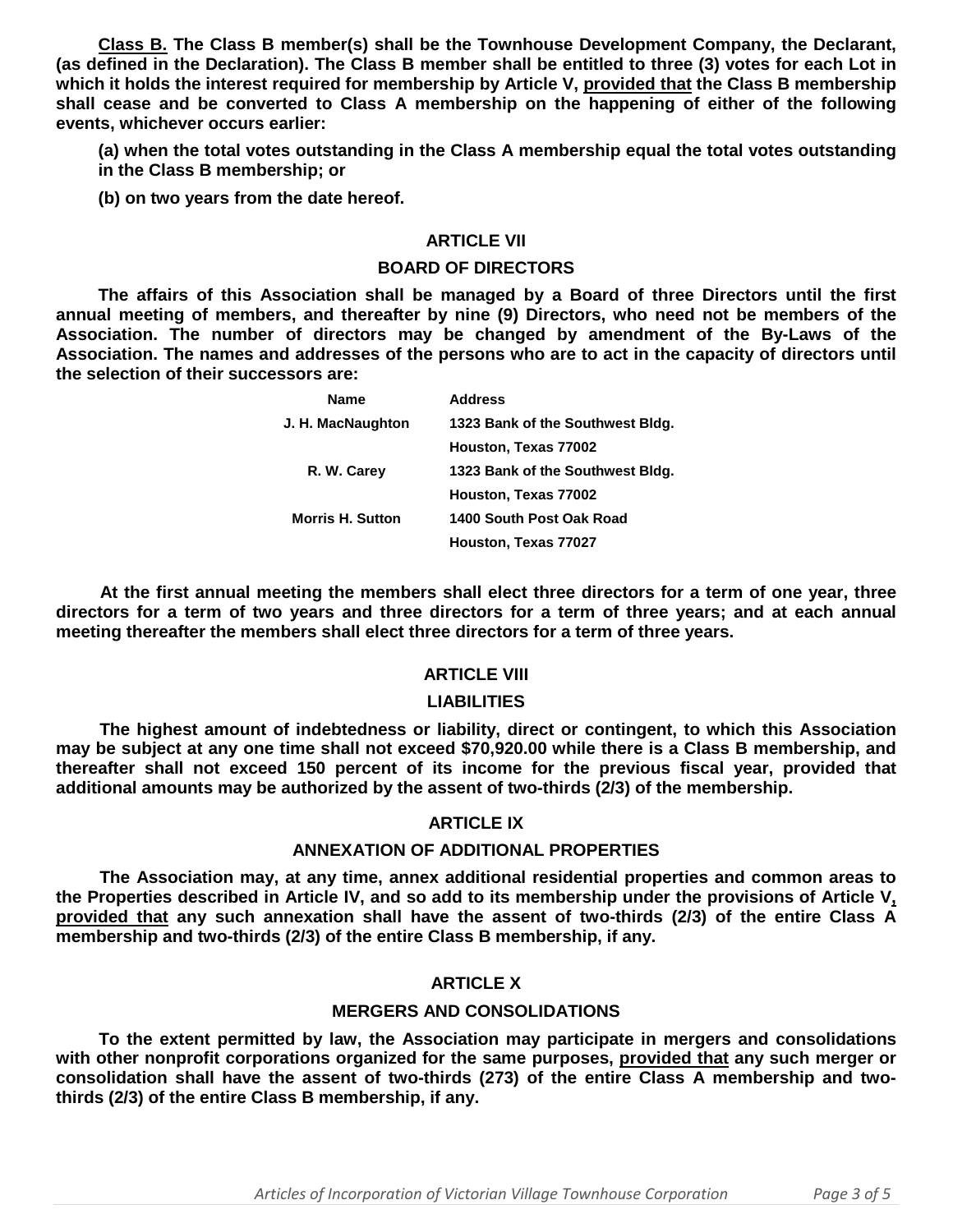# **ARTICLE XI**

### **AUTHORITY TO MORTGAGE**

**Any mortgage by the Association of the Common Area defined in the Declaration shall have the assent of two-thirds (2/3) of the entire Class A membership and two-thirds (2/3) of the Class B membership, if any.**

# **ARTICLE XII**

### **AUTHORITY TO DEDICATE**

**The Association shall have power to dedicate, sell or transfer all or any part of the Common Area to any public agency, authority, or utility for such purposes and subject to such conditions as may be agreed to by the members. No such dedication or transfer shall be effective unless an instrument has been signed by members entitled to cast two-thirds (2/3) of the votes of the entire Class A membership and two-thirds (2/3) of the entire Class B membership, if any, agreeing to such dedication, sale or transfer.**

### **ARTICLE XIII**

#### **DISSOLUTION**

**The Association may be dissolved with the assent given in writing and signed by not less than two-thirds (2/3) of the entire Class A membership and two-thirds (2/3) of the entire Class B membership, if any. Upon dissolution of the Association, the assets, both real and personal of the Association, shall be dedicated to an appropriate public agency to be devoted to purposes as nearly as practicable the same as those to which they were required to be devoted by the Association. In the event that such dedication is refused acceptance, such assets shall be granted, conveyed and assigned to any nonprofit corporation, association, trust or other organization to be devoted to purposes and uses that would most nearly reflect the purposes and uses to which they were required to be devoted by the Association.**

#### **ARTICLE XIV**

#### DURATION

**The corporation shall exist perpetually.**

# **ARTICLE XV**

### **MEETINGS FOR ACTIONS GOVERNED BY ARTICLES VIII THROUGH XIIII**

**In order to take action under Articles VIII through XIII, there must be a duly held meeting. Written notice, setting forth the purpose of the meeting shall be given to all members not less than 30 days nor more than 60 days in advance of the meeting. The presence of members or of proxies entitled to cast sixty percent (60%) of the votes of each class of membership shall constitute a quorum. If the required quorum is not forthcoming at any meeting, another meeting may be called, subject to the notice requirement set forth above, and the required quorum at such subsequent meeting shall be one-half of the required quorum of the preceding meeting. No such subsequent meeting shall be held more than sixty (60) days following the preceding meeting. In the event that two-thirds (2/3) of the Class A membership or two-thirds (2/3) of the Class H membership, if any, are not present in person or by proxy, members not present may give their written assent to the action taken thereat.**

# **ARTICLE XVI**

## **AMENDMENTS**

**Amendment of these Articles shall require the assent of 75 percent (75%) of the entire membership.**